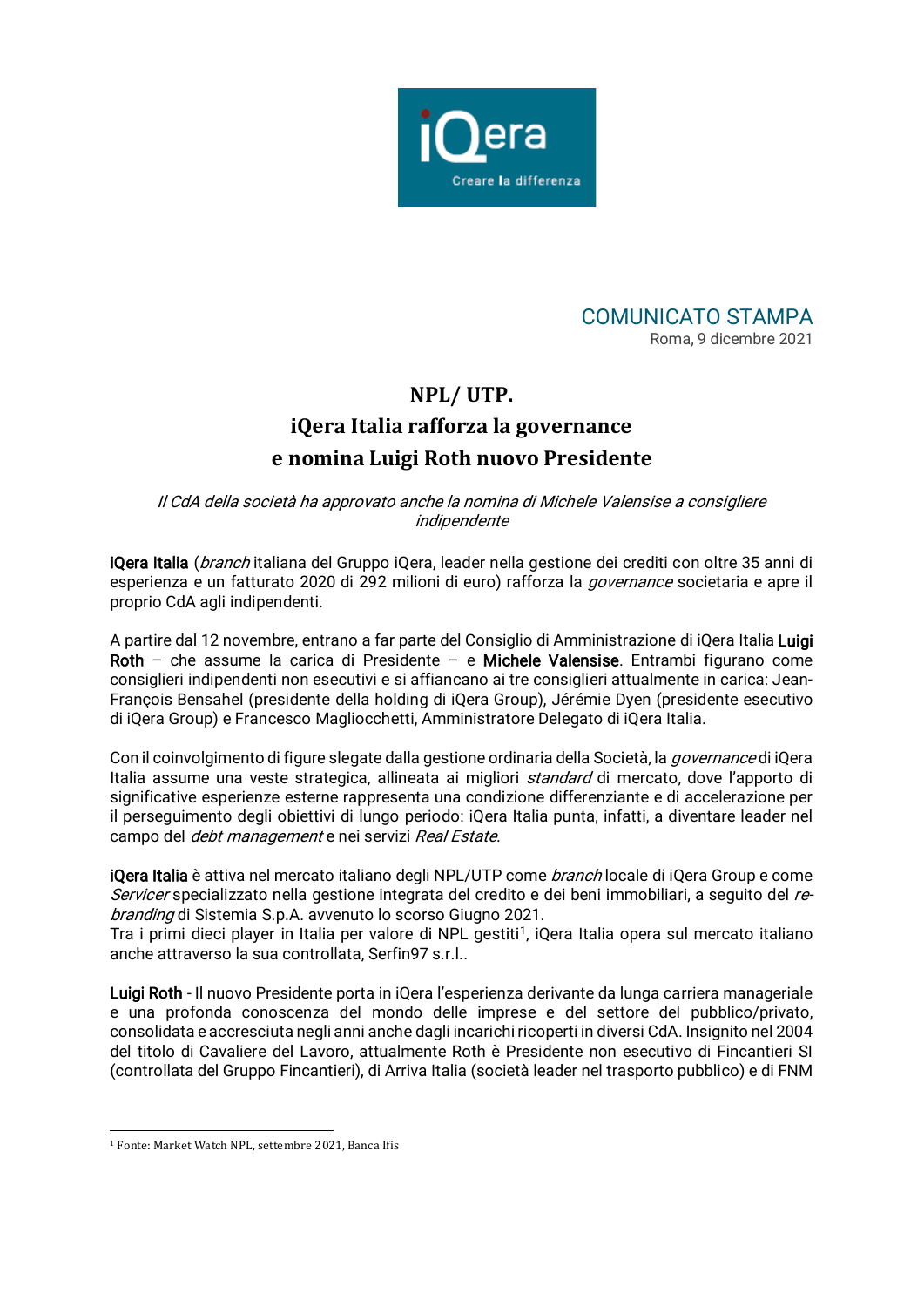

Pay (Gruppo FNM). Inoltre, ricopre ruoli anche in campo finanziario: è, infatti, Chairman di Equita ed Equita Capital Sgr e di Alba Leasing.

Nel corso della sua carriera manageriale, Luigi Roth è stato Presidente del Gruppo Terna, Vicepresidente di Cassa Depositi e Prestiti e Presidente di Fondazione Fiera Milano. E' stato, inoltre, consigliere nel CdA di realtà del calibro di ASTM, Pirelli e Telecom Italia.

Michele Valensise porta in iQera il prezioso bagaglio della sua pluridecennale carriera diplomatica; è stato Ambasciatore d'Italia in Bosnia-Erzegovina, Brasile e Germania, Capo del Servizio Stampa e infine Segretario Generale della Farnesina. Valensise ha inoltre maturato rilevanti esperienze nel campo della governance aziendale, ricoprendo ruoli nei CdA di importanti società italiane di rilevanza globale. È membro del board di Webuild, di Tim Brasil (controllata di Tim) e di Defence Tech. Fino alla primavera del 2021 è stato consigliere indipendente nel Consiglio di Amministrazione di Tim.

Jean-François Bensahel, Presidente della holding di iQera Group e Presidente uscente di iQera Italia ha commentato: "È con grande piacere che passo il testimone come Presidente del Consiglio di Amministrazione a Luigi Roth, che potrà agevolare la crescita del Gruppo in Italia con la sua considerevole e versatile esperienza maturata ai più alti livelli in realtà pubbliche e private".

Francesco Magliocchetti, CEO di iQera Italia ha aggiunto "Luigi Roth e Michele Valensise consentono ad iQera Italia di operare in chiave strategica in un settore altamente dinamico e competitivo come quello degli NPL/UTP che richiede uno sforzo costante di adattamento da parte dei Servicer ma, soprattutto, lungimiranza nell'individuare una rotta di lungo periodo. In questo contesto assume primaria importanza una *governance* efficiente che garantisca trasparenza nei confronti sia degli *stakeholders* interni che esterni, in coerenza con il nostro principio di 'prenderci cura' di tutti i nostri interlocutori, principio evocato anche dal nostro *brand"*.

## iQera Group

Uno dei principali attori nella gestione e acquisizione di crediti in Francia e in Italia, iQera supporta grandi aziende e istituzioni finanziarie in ogni fase del ciclo finanziario dei clienti combinando intelligenza umana e artificiale. Il gruppo pone l'esperienza del cliente al centro della sua strategia per creare la differenza e affrontare le sfide della trasformazione delle funzioni di Finanza, Credito e Relazioni con i Clienti. Globalmente, iQera aspira ad attivare nuove leve di crescita, empowerment e relazioni che siano sia agili che durature per tutti i suoi stakeholder. Il gruppo, presente in 13 siti in tutto il mondo, ha 2.300 dipendenti e ha generato un fatturato di 292 milioni di euro (dicembre 2020).

\*\*\*\*\*

iQera Creare la differenza [www.iqera.com](http://www.iqera.com/) [& Linkedin](https://www.linkedin.com/company/iqera-group)

## Contatti Ufficio Stampa iQera Italia: Verini & Associati

[iqera@verinieassociati.com](mailto:iqera@verinieassociati.com) Mario Tino, 335.1099520 Alessandro Gelmi, 338.1580502 Davide Cancarini, 338.1403160

This press release should not form the basis of, or be relied on in connection with, any contract or commitment or investment decision whatsoever. This press release may include unpublished price sensitive information that may constitute "insider information" for the purposes of any applicable legislation and each recipient should comply with such legislation and restrictions and take appropriate advice as to the use to which such information may lawfully be put. iQera does not accept any responsibility for any violation by any person of such legal restrictions